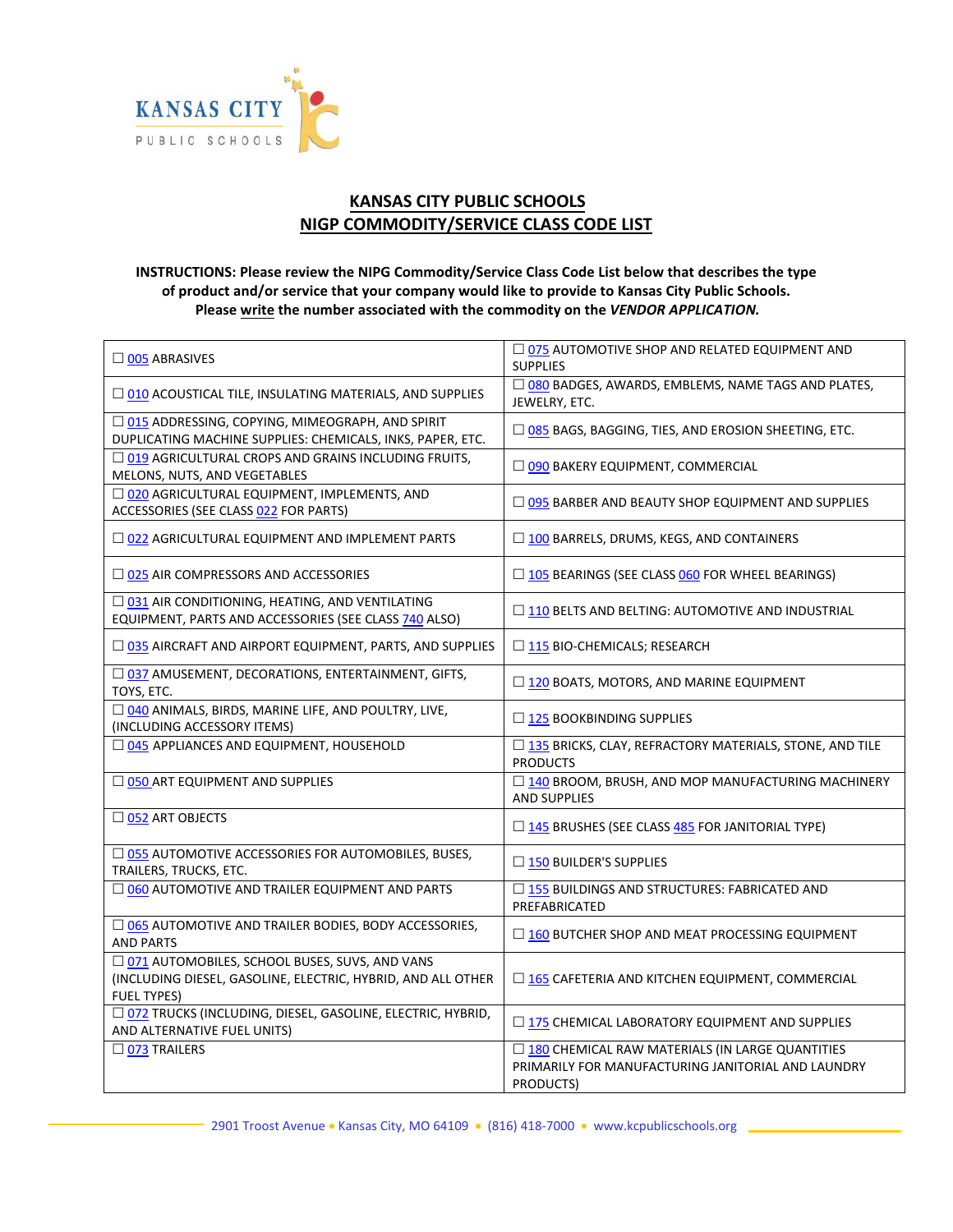

| $\Box$ 190 CHEMICALS AND SOLVENTS, COMMERCIAL (IN BULK)                                             | □ 279 EIGHTEENTH (18TH) CENTURY REPRODUCTION GOODS                                                                                    |
|-----------------------------------------------------------------------------------------------------|---------------------------------------------------------------------------------------------------------------------------------------|
| □ 192 CLEANING COMPOSITIONS, DETERGENTS, SOLVENTS, AND<br>STRIPPERS - PREPACKAGED                   | $\Box$ 280 ELECTRICAL CABLES AND WIRES (NOT ELECTRONIC)                                                                               |
| □ 193 CLINICAL LABORATORY REAGENTS AND TESTS (BLOOD<br>GROUPING, DIAGNOSTIC, DRUG MONITORING, ETC.) | □ 285 ELECTRICAL EQUIPMENT AND SUPPLIES (EXCEPT CABLE AND<br>WIRE)                                                                    |
| □ 195 CLOCKS, WATCHES, TIMEPIECES, JEWELRY AND PRECIOUS<br><b>STONES</b>                            | □ 287 ELECTRONIC EQUIPMENT, COMPONENTS, PARTS, AND<br>ACCESSORIES (SEE CLASS 730 FOR TESTING OR ANALYZING TYPE)                       |
| □ 200 CLOTHING: ATHLETIC, CASUAL, DRESS, UNIFORM, WEATHER<br>AND WORK RELATED                       | □ 290 ENERGY COLLECTING EQUIPMENT AND ACCESSORIES:<br>SOLAR AND WIND                                                                  |
| □ 201 CLOTHING ACCESSORIES (SEE CLASS 800 FOR SHOES AND<br>BOOTS)                                   | □ 295 ELEVATORS, ESCALATORS, AND MOVING WALKS (BUILDING<br>TYPE)                                                                      |
| □ 204 COMPUTER HARDWARE AND PERIPHERALS FOR<br><b>MICROCOMPUTERS</b>                                | □ 305 ENGINEERING AND ARCHITECTURAL EQUIPMENT,<br>SURVEYING EQUIPMENT, DRAWING INSTRUMENTS, AND SUPPLIES                              |
| □ 206 COMPUTER HARDWARE AND PERIPHERALS FOR MINI AND<br><b>MAIN FRAME COMPUTERS</b>                 | □ 310 ENVELOPES, PLAIN (SEE CLASSES 525, 615, 640, 655, 665,<br>AND 966 FOR OTHER TYPES)                                              |
| □ 207 COMPUTER ACCESSORIES AND SUPPLIES                                                             | □ 312 ENVIRONMENTAL PROTECTIVE EQUIPMENT (INSIDE AND<br>OUTSIDE)                                                                      |
| □ 208 COMPUTER SOFTWARE FOR MICROCOMPUTERS<br>(PREPROGRAMMED)                                       | □ 315 EPOXY BASED FORMULATIONS FOR ADHESIVES, COATINGS,<br>AND RELATED AGENTS                                                         |
| □ 209 COMPUTER SOFTWARE FOR MINI AND MAINFRAME<br>COMPUTERS (PREPROGRAMMED)                         | 318 FARE COLLECTION EQUIPMENT AND SUPPLIES                                                                                            |
| □ 210 CONCRETE AND METAL PRODUCTS, CULVERTS, PILINGS,<br>SEPTIC TANKS, ACCESSORIES AND SUPPLIES     | □ 320 FASTENERS: BOLTS, NUTS, PINS, RIVETS, SCREWS, ETC.<br>(INCL. PACKAGING, STRAPPING, ABD TYPING EQUIPMENT AND<br><b>SUPPLIES)</b> |
| □ 220 CONTROLLING, INDICATING, MEASURING, MONITORING,<br>AND RECORDING INSTRUMENTS AND SUPPLIES     | □ 325 FEED, BEDDING, VITAMINS AND SUPPLEMENTS FOR<br>ANIMALS (SEE CLASS 875 FOR DRUGS AND PHARMACEUTICALS)                            |
| □ 225 COOLERS, DRINKING WATER (WATER FOUNTAINS)                                                     | $\square$ 330 FENCING                                                                                                                 |
| □ 232 CRAFTS, GENERAL                                                                               | $\Box$ 340 FIRE PROTECTION EQUIPMENT AND SUPPLIES                                                                                     |
| □ 233 CRAFTS, SPECIALIZED                                                                           | $\Box$ 345 FIRST AID AND SAFETY EQUIPMENT AND SUPPLIES (EXCEPT<br>NUCLEAR AND WELDING)                                                |
| □ 240 CUTLERY, COOKWARE, DISHES, GLASSWARE, SILVERWARE,<br>UTENSILS, AND SUPPLIES                   | 350 FLAGS, FLAG POLES, BANNERS, AND ACCESSORIES                                                                                       |
| 245 DAIRY EQUIPMENT AND SUPPLIES                                                                    | □ 360 FLOOR COVERING, FLOOR COVERING INSTALLATION AND<br>REMOVAL EQUIPMENT, AND SUPPLIES                                              |
| □ 250 DATA PROCESSING CARDS AND PAPER                                                               | □ 365 FLOOR MAINTENANCE MACHINES, PARTS, AND<br><b>ACCESSORIES</b>                                                                    |
| $\Box$ 255 DECALS AND STAMPS                                                                        | □ 370 FOOD PROCESSING AND CANNING EQUIPMENT AND<br><b>SUPPLIES</b>                                                                    |
| $\Box$ 257 DEFENSE SYSTEM AND HOMELAND SECURITY EQUIPMENT,<br>WEAPONS AND ACCESSORIES O             | $\Box$ 375 FOODS: BAKERY PRODUCTS (FRESH)                                                                                             |
| $\Box$ 260 DENTAL EQUIPMENT AND SUPPLIES                                                            | $\Box$ 380 FOODS, FROZEN                                                                                                              |
| □ 265 DRAPERIES, CURTAINS, AND UPHOLSTERY MATERIAL<br>(INCLUDING AUTOMOBILE UPHOLSTERY)             | $\Box$ 390 FOODS: PERISHABLE                                                                                                          |
| $\Box$ 269 DRUGS AND PHARMACEUTICALS                                                                | $\Box$ 393 FOODS: STAPLE GROCERY AND GROCER'S MISCELLANEOUS<br><b>ITEMS</b>                                                           |
| □ 271 DRUG AND FEEDING ADMINISTRATION, INFUSION, AND<br>IRRIGATION EQUIPMENT AND SUPPLIES           | □ 395 FORMS, CONTINUOUS: COMPUTER PAPER, FORM LABELS,<br>SNAP-OUT FORMS, AND FOLDERS FOR FORMS                                        |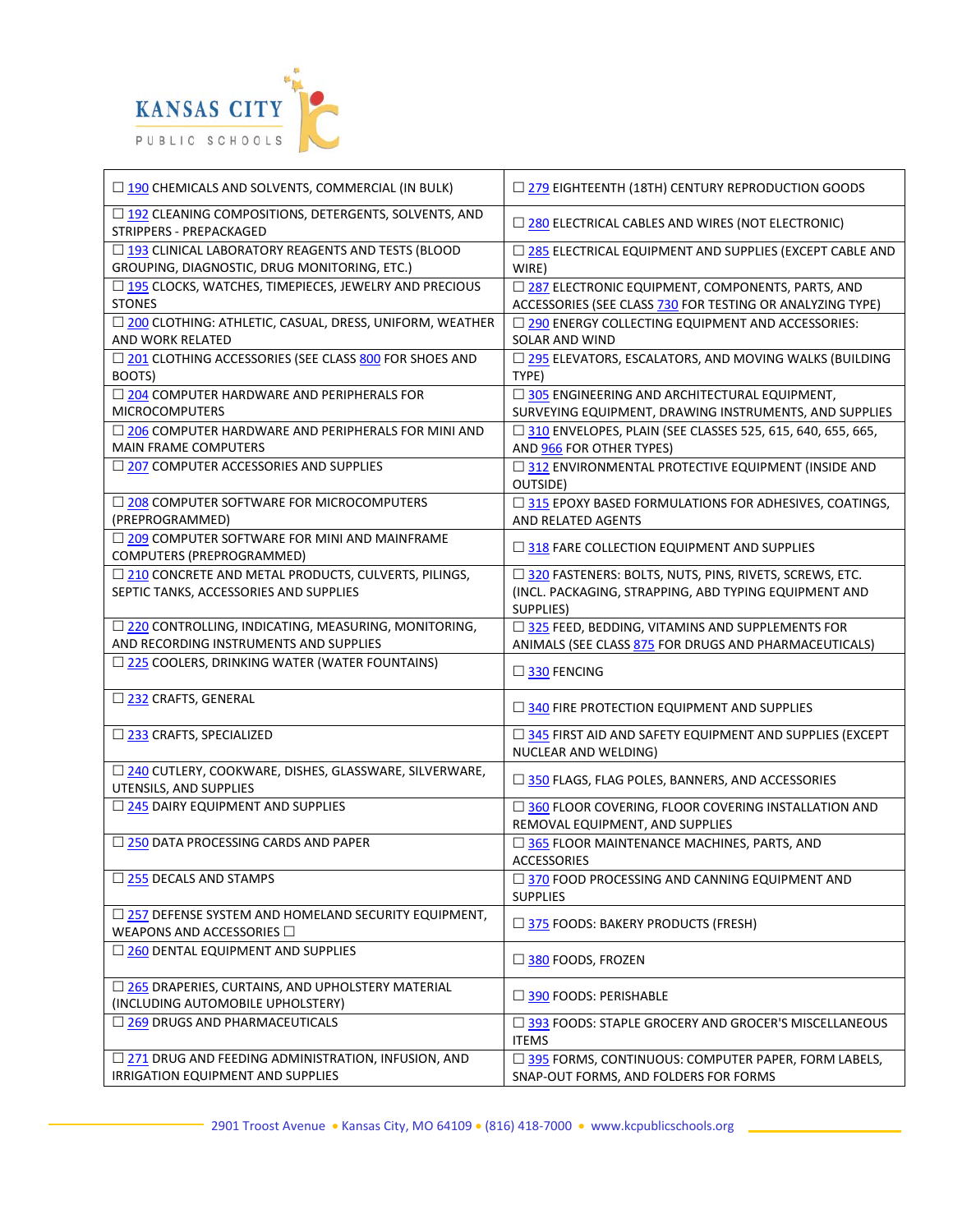

| □ 400 FOUNDRY CASTINGS, EQUIPMENT, AND SUPPLIES                                                                                | $\square$ 530 LUGGAGE, BRIEF CASES, PURSES AND RELATED ITEMS                                         |
|--------------------------------------------------------------------------------------------------------------------------------|------------------------------------------------------------------------------------------------------|
| 405 FUEL, OIL, GREASE AND LUBRICANTS                                                                                           | $\Box$ 540 LUMBER, SIDING, AND RELATED PRODUCTS                                                      |
| □ 410 FURNITURE: HEALTH CARE, HOSPITAL AND/OR DOCTOR'S<br><b>OFFICE</b>                                                        | $\Box$ 545 MACHINERY AND HARDWARE, INDUSTRIAL                                                        |
| $\Box$ 415 FURNITURE: LABORATORY                                                                                               | $\Box$ 550 *MARKERS, PLAQUES AND TRAFFIC CONTROL DEVICES                                             |
| □ 420 FURNITURE: CAFETERIA, CHAPEL, DORMITORY,<br>HOUSEHOLD, LIBRARY, LOUNGE, SCHOOL                                           | $\square$ 553 MANUFACTURING COMPONENTS AND SUPPLIES                                                  |
| □ 425 FURNITURE: OFFICE                                                                                                        | □ 555 METAL, PAPER, AND PLASTIC STENCILS AND STENCILING<br><b>DEVICES</b>                            |
| □ 430 GASES, CONTAINERS, EQUIPMENT: LABORATORY, MEDICAL,<br>AND WELDING                                                        | $\Box$ 556 MASS TRANSPORTATION - TRANSIT BUS                                                         |
| □ 435 GERMICIDES, CLEANERS, AND RELATED SANITATION<br>PRODUCTS FOR HEALTH CARE PERSONNEL                                       | $\square$ 557 MASS TRANSPORTATION - TRANSIT BUS ACCESSORIES AND<br><b>PARTS</b>                      |
| 440 GLASS AND GLAZING SUPPLIES                                                                                                 | $\Box$ 558 MASS TRANSPORTATION - RAIL VEHICLES AND SYSTEMS                                           |
| □ 445 HAND TOOLS (POWERED AND NON-POWERED),<br><b>ACCESSORIES AND SUPPLIES</b>                                                 | $\Box$ 559 MASS TRANSPORTATION - RAIL VEHICLE PARTS AND<br><b>ACCESSORIES</b>                        |
| $\Box$ 450 HARDWARE AND RELATED ITEMS                                                                                          | □ 560 MATERIAL HANDLING, CONVEYORS, STORAGE EQUIPMENT<br>AND ACCESSORIES                             |
| □ 460 HOSE, ACCESSORIES, AND SUPPLIES: INDUSTRIAL,<br>COMMERCIAL, AND GARDEN                                                   | □ 565 MATTRESS AND PILLOW MANUFACTURING MACHINERY<br><b>AND SUPPLIES</b>                             |
| □ 465 *HOSPITAL AND SURGICAL EQUIPMENT, INSTRUMENTS,<br><b>AND SUPPLIES</b>                                                    | □ 570 METALS: BARS, PLATES, RODS, SHEETS, STRIPS,<br>STRUCTURAL SHAPES, TUBING, AND FABRICATED ITEMS |
| □ 470 HOSPITAL, NURSING HOME OR RESIDENTIAL SPECIALIZED<br>EQUIPMENT FOR THE HANDICAPPED AND DISABLED                          | $\Box$ 575 *MICROFICHE AND MICROFILM EQUIPMENT, ACCESSORIES,<br><b>AND SUPPLIES</b>                  |
| $\Box$ 475 HOSPITAL, SURGICAL, AND MEDICAL RELATED ACCESSORIES<br>AND SUNDRY ITEMS                                             | □ 578 *MISCELLANEOUS PRODUCTS (NOT OTHERWISE<br>CLASSIFIED)                                          |
| □ 485 JANITORIAL SUPPLIES, GENERAL LINE                                                                                        | □ 580 MUSICAL INSTRUMENTS, ACCESSORIES, AND SUPPLIES                                                 |
| □ 490 LABORATORY EQUIPMENT, ACCESSORIES AND SUPPLIES:<br>GENERAL ANALYTICAL AND RESEARCH FOR NUCLEAR, OPTICAL,<br>AND PHYSICAL | $\square$ 590 NOTIONS AND RELATED SEWING ACCESSORIES AND<br><b>SUPPLIES</b>                          |
| □ 493 LABORATORY EQUIPMENT, ACCESSORIES, AND SUPPLIES:<br>BIOCHEMISTRY, CHEMISTRY, ENVIRONMENTAL SCIENCE, ETC.                 | □ 593 NUCLEAR EQUIPMENT COMPONENTS, ACCESSORIES AND<br><b>SUPPLIES</b>                               |
| □ 495 LABORATORY AND FIELD EQUIPMENT AND SUPPLIES:<br>BIOLOGY, BOTANY, GEOLOGY, MICROBIOLOGY, ZOOLOGY, ETC.                    | □ 595 NURSERY (PLANTS) STOCK, EQUIPMENT, AND SUPPLIES                                                |
| 500 LAUNDRY AND DRY CLEANING EQUIPMENT, ACCESSORIES<br>AND SUPPLIES, COMMERCIAL                                                | □ 600 *OFFICE MACHINES, EQUIPMENT, AND ACCESSORIES                                                   |
| □ 505 LAUNDRY AND DRY CLEANING COMPOUNDS, DETERGENTS,<br><b>AND SUPPLIES</b>                                                   | $\Box$ 605 OFFICE MECHANICAL AIDS, SMALL MACHINES, AND<br>APPARATUSES                                |
| $\Box$ 510 LAUNDRY TEXTILES AND SUPPLIES                                                                                       | $\square$ 610 * OFFICE SUPPLIES: CARBON PAPER AND RIBBONS, ALL<br><b>TYPES</b>                       |
| $\square$ 515 LAWN MAINTENANCE EQUIPMENT AND ACCESSORIES (SEE<br>CLASS 020 FOR AGRICULTURAL TYPES)                             | $\square$ 615 OFFICE SUPPLIES, GENERAL                                                               |
| □ 520 LEATHER AND SHOE ACCESSORIES, EQUIPMENT, AND<br><b>SUPPLIES</b>                                                          | $\Box$ 620 OFFICE SUPPLIES: ERASERS, INKS, LEADS, PENS, PENCILS,<br>ETC.                             |
| □ 525 LIBRARY AND ARCHIVAL EQUIPMENT, MACHINES, AND<br><b>SUPPLIES</b>                                                         | $\Box$ 625 OPTICAL EQUIPMENT, ACCESSORIES, AND SUPPLIES                                              |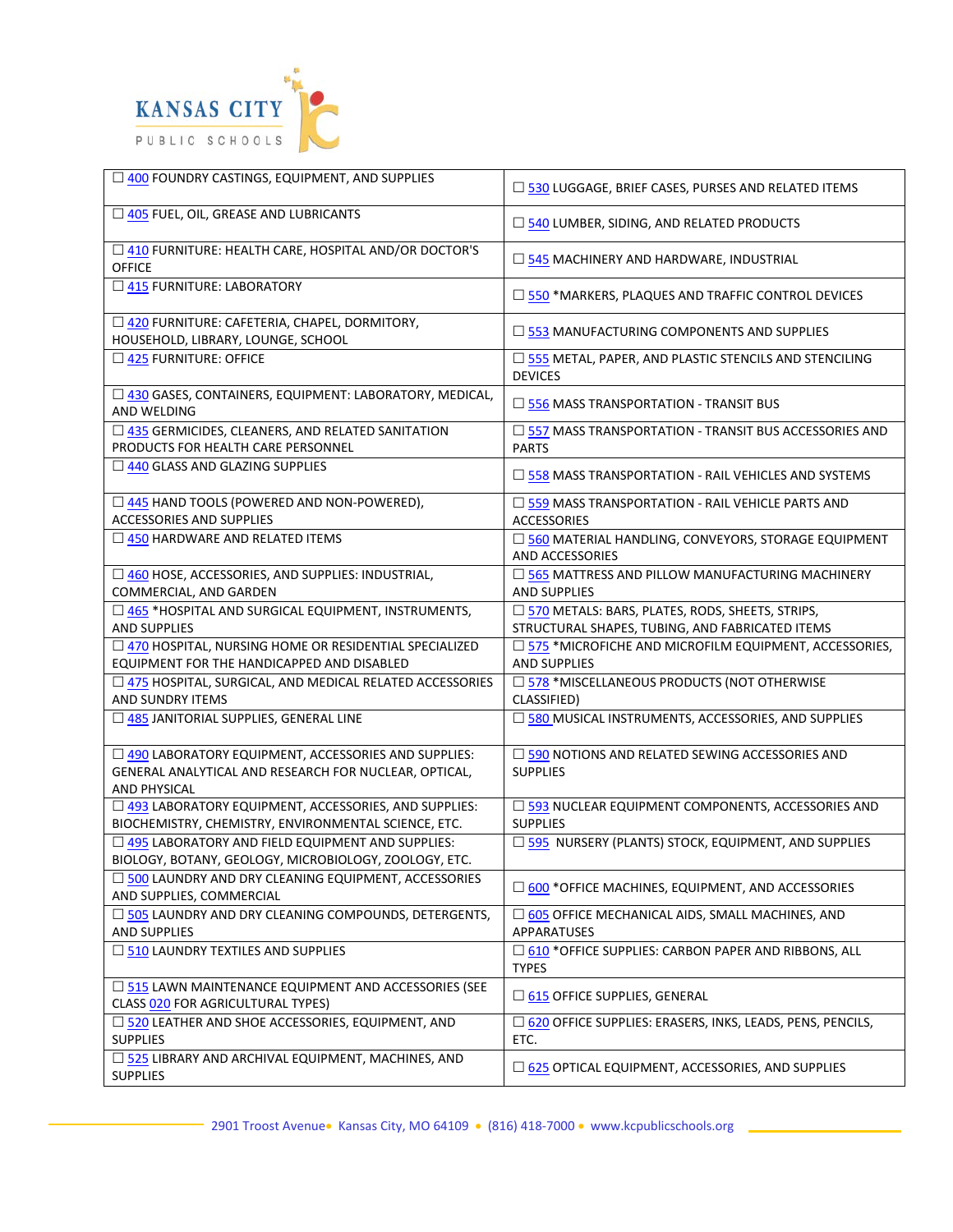

| □ 630 PAINT, PROTECTIVE COATINGS, VARNISH, WALLPAPER, AND<br><b>RELATED PRODUCTS</b>                                                 | □ 730 *RADIO COMMUNICATION AND TELECOMMUNICATION<br>TESTING, MEASURING, AND ANALYZING EQUIPMENT, |
|--------------------------------------------------------------------------------------------------------------------------------------|--------------------------------------------------------------------------------------------------|
|                                                                                                                                      | ACCESSORIES AND SUPPLIES                                                                         |
| □ 635 PAINTING EQUIPMENT AND ACCESSORIES                                                                                             | $\Box$ 735 RAGS, SHOP TOWELS, AND WIPING CLOTHS                                                  |
| □ 640 PAPER AND PLASTIC PRODUCTS, DISPOSABLE                                                                                         | $\Box$ 740 REFRIGERATION EQUIPMENT AND ACCESSORIES                                               |
| □ 645 PAPER, FOR OFFICE AND PRINT SHOP USE                                                                                           | $\Box$ 745 ROAD AND HIGHWAY BUILDING MATERIALS (ASPHALTIC)                                       |
| □ 650 PARK, PLAYGROUND, RECREATIONAL AREA AND                                                                                        | □ 750 ROAD AND HIGHWAY BUILDING MATERIALS (NOT                                                   |
| SWIMMING POOL EQUIPMENT AND SUPPLIES                                                                                                 | ASPHALTIC)                                                                                       |
| □ 652 PERSONAL HYGIENE AND GROOMING EQUIPMENT AND<br><b>SUPPLIES</b>                                                                 | $\Box$ 755 ROAD AND HIGHWAY ASPHALT AND CONCRETE HANDLING<br>AND PROCESSING EQUIPMENT            |
| □ 655 *PHOTOGRAPHIC EQUIPMENT, FILM, AND SUPPLIES (NOT<br>GRAPHIC ARTS, MICROFILM, AND X-RAY)                                        | □ 760 ROAD AND HIGHWAY EQUIPMENT: EARTH HANDLING,<br>GRADING, MOVING, PACKING, ETC.              |
| □ 658 PIPE, TUBING, AND ACCESSORIES (NOT FITTINGS)                                                                                   | □ 765 ROAD AND HIGHWAY EQUIPMENT (EXCEPT EQUIPMENT IN<br>CLASSES 755 AND 760)                    |
| $\square$ 659 PIPE AND TUBING FITTINGS                                                                                               | $\Box$ 770 ROOFING MATERIALS AND SUPPLIES                                                        |
| 660 PIPES, TOBACCOS, SMOKING ACCESSORIES; ALCOHOLIC<br><b>BEVERAGES</b>                                                              | □ 775 SALT (SODIUM CHLORIDE) (SEE CLASS 393 FOR TABLE SALT)                                      |
| □ 665 PLASTICS, RESINS, FIBERGLASS: CONSTRUCTION, FORMING,<br>LAMINATING, AND MOLDING EQUIPMENT, ACCESSORIES, AND<br><b>SUPPLIES</b> | □ 780 SCALES AND WEIGHING APPARATUS (SEE 175-08 FOR<br>LABORATORY BALANCES)                      |
| □ 670 PLUMBING EQUIPMENT, FIXTURES, AND SUPPLIES                                                                                     | $\Box$ 785 SCHOOL EQUIPMENT, TEACHING AIDS, AND SUPPLIES                                         |
| □ 675 PESTICIDES AND CHEMICALS: AGRICULTURAL AND<br>INDUSTRIAL                                                                       | □ 790 SEED, SOD, SOIL, AND INOCULANTS                                                            |
| □ 680 *POLICE AND PRISON EQUIPMENT AND SUPPLIES                                                                                      | $\Box$ 795 SEWING AND TEXTILE MACHINERY AND ACCESSORIES                                          |
| $\Box$ 685 POULTRY EQUIPMENT AND SUPPLIES                                                                                            | □ 800 SHOES AND BOOTS                                                                            |
| □ 690 POWER GENERATION EQUIPMENT, ACCESSORIES, AND<br><b>SUPPLIES</b>                                                                | □ 801 *SIGNS, SIGN MATERIALS, SIGN MAKING EQUIPMENT, AND<br><b>RELATED SUPPLIES</b>              |
| □ 691 POWER TRANSMISSION EQUIPMENT (ELECTRICAL,<br>MECHANICAL, AIR AND HYDRAULIC)                                                    | □ 803 SOUND SYSTEMS, COMPONENTS, AND ACCESSORIES:<br>GROUP INTERCOM, MUSIC, PUBLIC ADDRESS, ETC. |
| 700 PRINTING PLANT EQUIPMENT AND SUPPLIES (EXCEPT<br>PAPER)                                                                          | □ 804 SPACE CRAFTS, ACCESSORIES AND COMPONENTS                                                   |
| 710 PROSTHETIC DEVICES, HEARING AIDS, AUDITORY TESTING<br>EQUIPMENT, ELECTRONIC READING DEVICES, ETC.                                | □ 805 SPORTING GOODS, ATHLETIC EQUIPMENT AND ATHLETIC<br><b>FACILITY EQUIPMENT</b>               |
| □ 715 PUBLICATIONS, AUDIOVISUAL MATERIALS, BOOKS,<br>TEXTBOOKS (PREPARED MATERIALS ONLY)                                             | □ 810 SPRAYING EQUIPMENT (EXCEPT HOUSEHOLD, NURSERY<br>PLANT, AND PAINT)                         |
| $\Box$ 720 *PUMPING EQUIPMENT AND ACCESSORIES                                                                                        | $\Box$ 815 STEAM AND HOT WATER FITTINGS, ACCESSORIES, AND<br><b>SUPPLIES</b>                     |
| □ 725 *RADIO COMMUNICATION, TELEPHONE, AND                                                                                           | $\Box$ 820 STEAM AND HOT WATER BOILERS AND STEAM HEATING                                         |
| TELECOMMUNICATION EQUIPMENT, ACCESSORIES, AND SUPPLIES                                                                               | <b>EQUIPMENT</b>                                                                                 |
| (SEE CLASS 840 FOR TELEVISION EQUIPMENT)                                                                                             |                                                                                                  |
| $\Box$ 726 *RADIO COMMUNICATION EQUIPMENT, ACCESSORIES AND<br><b>SUPPLIES</b>                                                        | $\Box$ 825 STOCKMAN EQUIPMENT AND SUPPLIES                                                       |
|                                                                                                                                      |                                                                                                  |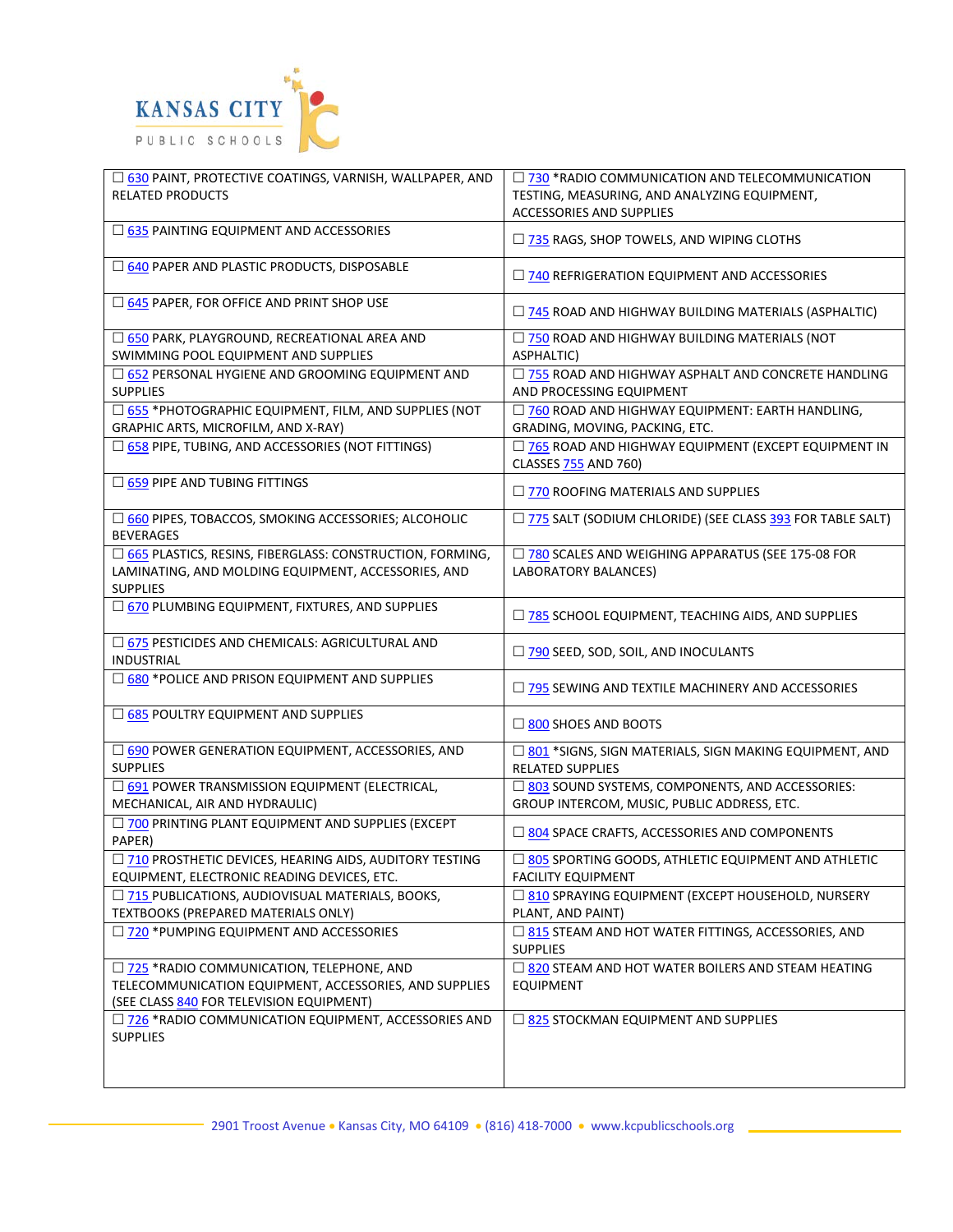

| 330 TANKS (METAL, PLASTIC, WOOD, AND SYNTHETIC<br>MATERIALS): MOBILE, PORTABLE, STATIONARY, AND<br><b>UNDERGROUND TYPES</b>                          | □ 907 *ARCHITECTURAL AND ENGINEERING SERVICES, NON-<br>PROFESSIONAL                                                                                  |
|------------------------------------------------------------------------------------------------------------------------------------------------------|------------------------------------------------------------------------------------------------------------------------------------------------------|
| □ 832 TAPE (NOT DATA PROCESSING, MEASURING, OPTICAL,<br>SEWING, SOUND, OR VIDEO)                                                                     | $\Box$ 908 BOOKBINDING AND REPAIRING SERVICES                                                                                                        |
| □ 838 *TELECOMMUNICATION EQUIPMENT, ACCESSORIES AND<br><b>SUPPLIES</b>                                                                               | □ 909 BUILDING CONSTRUCTION SERVICES, NEW (INCL.<br>MAINTENANCE AND REPAIR SERVICES)                                                                 |
| □ 839 *TELEPHONE EQUIPMENT, ACCESSORIES AND SUPPLIES                                                                                                 | $\square$ 910 NG MAINTENANCE, INSTALLATION AND REPAIR SERVICES                                                                                       |
| □ 840 *TELEVISION EQUIPMENT AND ACCESSORIES                                                                                                          | □ 912 CONSTRUCTION SERVICES, GENERAL (INCL. MAINTENANCE<br>AND REPAIR SERVICES)                                                                      |
| □ 845 *TESTING APPARATUS AND INSTRUMENTS (NOT FOR<br>ELECTRICAL OR ELECTRONIC MEASUREMENTS)                                                          | □ 913 CONSTRUCTION SERVICES, HEAVY (INCL. MAINTENANCE<br>AND REPAIR SERVICES)                                                                        |
| □ 850 TEXTILES, FIBERS, HOUSEHOLD LINENS, AND PIECE GOODS                                                                                            | □ 914 CONSTRUCTION SERVICES, TRADE (NEW CONSTRUCTION)                                                                                                |
| □ 855 THEATRICAL EQUIPMENT AND SUPPLIES                                                                                                              | $\Box$ 915 COMMUNICATIONS AND MEDIA RELATED SERVICES                                                                                                 |
| □ 860 TICKETS, COUPON BOOKS, SALES BOOKS, STRIP BOOKS, ETC.                                                                                          | $\Box$ 918 CONSULTING SERVICES                                                                                                                       |
| □ 863 TIRES AND TUBES (INCL. RECAPPED/RETREADED TIRES)                                                                                               | □ 920 DATA PROCESSING, COMPUTER, PROGRAMMING, AND<br>SOFTWARE SERVICES                                                                               |
| 364 TRAIN CONTROLS, ELECTRONIC                                                                                                                       | $\Box$ 924 EDUCATIONAL/TRAINING SERVICES                                                                                                             |
| $\Box$ 865 TWINE AND STRING                                                                                                                          | □ 925 ENGINEERING SERVICES, PROFESSIONAL                                                                                                             |
| □ 870 VENETIAN BLINDS, AWNINGS, AND SHADES                                                                                                           | $\square$ 926 ENVIRONMENTAL AND ECOLOGICAL SERVICES                                                                                                  |
| □ 875 VETERINARY EQUIPMENT AND SUPPLIES (SEE CLASS 325<br>FOR VITAMINS AND SUPPLEMENTS FOR ANIMALS)                                                  | $\Box$ 928 EQUIPMENT MAINTENANCE AND REPAIR SERVICES FOR<br>AUTOMOBILES, TRUCKS, TRAILERS, TRANSIT BUSES AND OTHER                                   |
| □ 880 VISUAL EDUCATION EQUIPMENT AND SUPPLIES (EXCEPT<br>PROJECTION LAMPS -SEE CLASS 285)                                                            | $\Box$ 929 EQUIPMENT MAINTENANCE AND REPAIR SERVICES FOR<br>AGRICULTURAL, CONSTRUCTION, HEAVY INDUSTRIAL, MATERIAL<br>HANDLING, AND ROAD AND HIGHWAY |
| $\square$ 883 *VOICE RESPONSE SYSTEMS                                                                                                                | □ 931 EQUIPMENT MAINTENANCE AND REPAIR SERVICES FOR<br>APPLIANCE, ATHLETIC, CAFETERIA, FURNITURE, MUSICAL<br>INSTRUMENTS, AND SEWING EQUIPMENT       |
| $\Box$ 885 WATER AND WASTEWATER TREATING CHEMICALS                                                                                                   | $\Box$ 934 EQUIPMENT MAINTENANCE AND REPAIR SERVICES FOR<br>LAUNDRY, LAWN, PAINTING, PLUMBING, AND SPRAYING<br><b>EQUIPMENT</b>                      |
| □ 890 WATER SUPPLY, GROUNDWATER, SEWAGE TREATMENT,<br>AND RELATED EQUIPMENT (NOT FOR AIR CONDITIONING, STEAM<br>BOILER, OR LABORATORY REAGENT WATER) | $\square$ 936 EQUIPMENT MAINTENANCE AND REPAIR SERVICES FOR<br><b>GENERAL EQUIPMENT</b>                                                              |
| $\Box$ 895 WELDING EQUIPMENT AND SUPPLIES                                                                                                            | $\Box$ 938 EQUIPMENT MAINTENANCE AND REPAIR SERVICES FOR<br>HOSPITAL, LABORATORY, AND TESTING EQUIPMENT                                              |
| $\Box$ 898 X-RAY AND OTHER RADIOLOGICAL EQUIPMENT AND<br>SUPPLIES (MEDICAL)                                                                          | $\Box$ 939 EQUIPMENT MAINTENANCE AND REPAIR SERVICES FOR<br>COMPUTERS, OFFICE, PHOTOGRAPHIC, AND RADIO/TELEVISION<br><b>EQUIPMENT</b>                |
| $\Box$ 905 AIRCRAFT AND AIRPORT OPERATIONS SERVICES                                                                                                  | $\Box$ 940 EQUIPMENT MAINTENANCE, REPAIR, CONSTRUCTION, AND<br>RELATED SERVICES FOR RAILROADS                                                        |
| $\Box$ 906 ARCHITECTURAL SERVICES, PROFESSIONAL                                                                                                      | □ 941 EQUIPMENT MAINTENANCE, REPAIR, AND RELATED<br>SERVICES FOR POWER GENERATION AND TRANSMISSION<br><b>EQUIPMENT</b>                               |